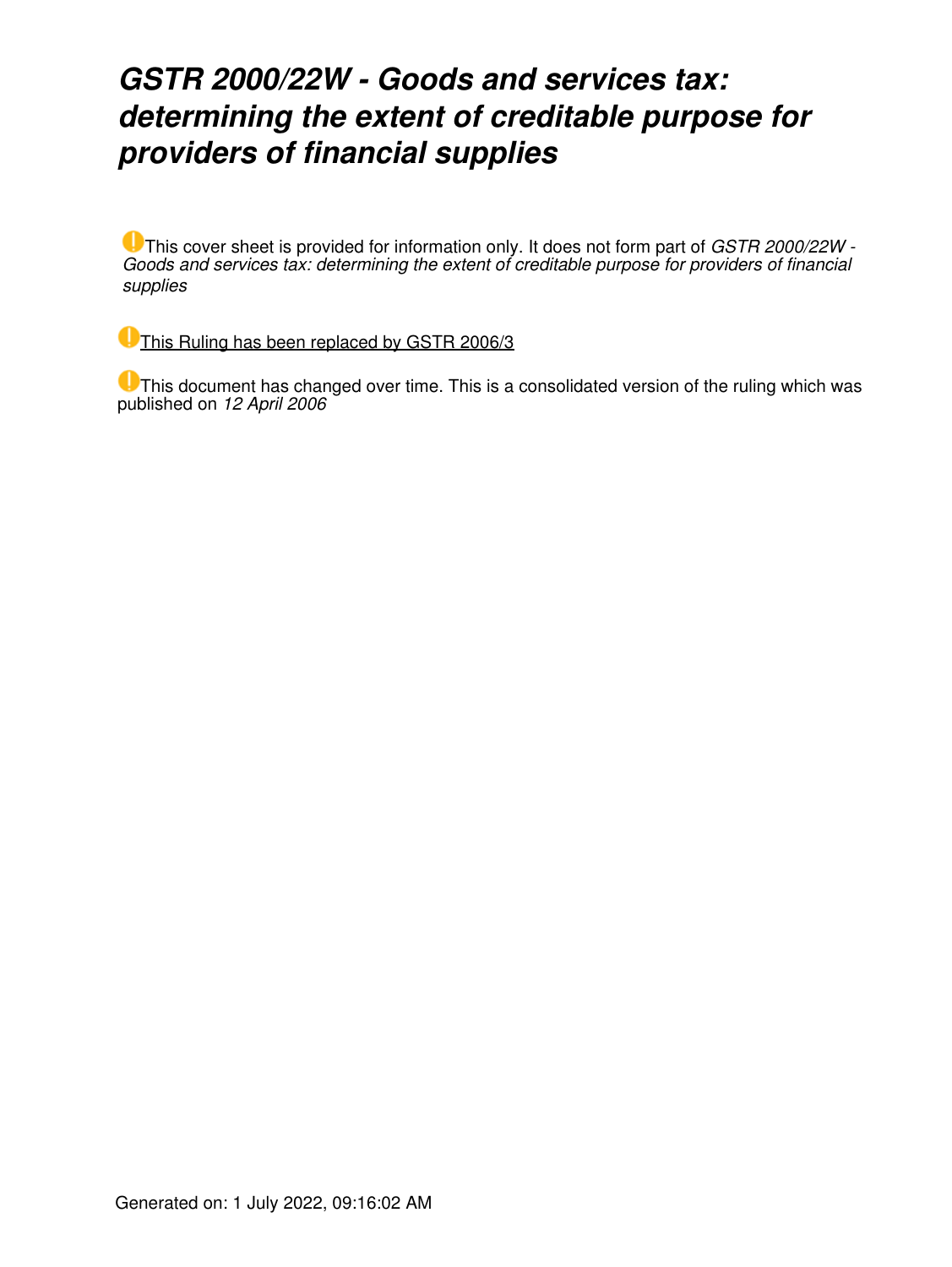Goods and Services Tax Ruling

**GSTR 2000** 





**Australian Taxation Office** 

FOI status: **may be released Page 1 of 2** 

# Notice of Withdrawal

#### **Goods and Services Tax Ruling**

Goods and services tax: determining the extent of creditable purpose for providers of financial supplies

Goods and Services Tax Ruling GSTR 2000/22 is withdrawn with effect from today.

1. GSTR 2000/22 provides guidance on apportionment methodologies that can be used for calculating input tax credits and adjustments for change in use by providers of financial supplies under the *A New Tax System (Goods and Services Tax) Act 1999*. It also explains the way in which the reduced input tax credit provisions in Division 70 of that Act interact with these apportionment methodologies.

2. Goods and Services Tax Ruling GSTR 2000/22 is replaced by Goods and Services Tax Ruling GSTR 2006/3.

3. GSTR 2006/3 ('the Ruling') amalgamates the addendum to GSTR 2000/22 into the Ruling. A number of other changes are made to the Ruling to improve clarity and readability.

4. The Ruling gives more emphasis on principles set out by the High Court in *Ronpibon Tin NL v. FC of T* (1949) 78 CLR 47 by stating that the method chosen needs to be fair and reasonable in the circumstances of the enterprise. It also states that an entity is not limited to the particular apportionment methods set out in the Ruling, provided the method chosen is fair and reasonable.

5. The Ruling provides that if it is planned to use an acquisition or importation directly or indirectly for both creditable and non-creditable purposes then apportionment of input tax credits is required on a fair and reasonable basis.

6. The Ruling explains a number of direct and indirect methods which can be used to estimate the extent of creditable purpose. This includes expanded sections on indirect estimation methods based on revenue flows. It also includes examples of the application of the different methods.

7. The Ruling expresses a preference for the use of direct methods of apportionment, where they are available, with indirect methods used in the absence of direct methods. It emphasises that direct methods are not required, where it is fair and reasonable to use an indirect method.